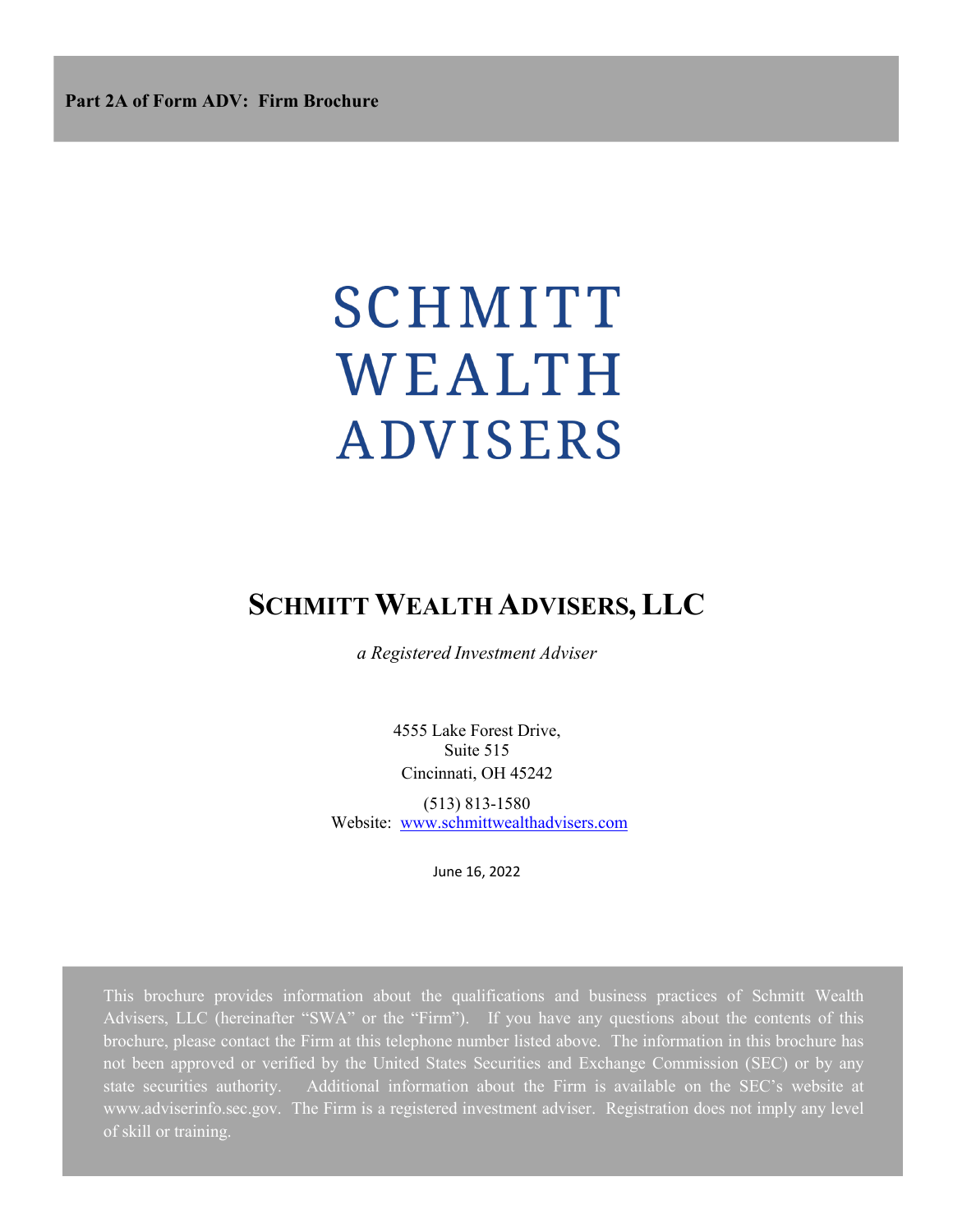# **Item 2. Material Changes**

SWA made minor material changes to the previously filed Form ADV Part 2A ("Firm Brochure") dated March 11, 2022.

• Item 5 - A clients initial billing period may be less than a full quarter for accounts opened and funded intra-quarter. In these situations an intra quarter bill will be calculated based on the initial asset value of the new account and the remaining number of days in that quarter. The account will be debited accordingly.

Our current Firm Brochure is available to our existing and prospective clients 24 hours a day through the Investment Adviser Public Disclosure website. We will annually and within 120 days of the end of our fiscal year, provide you either: (i) a copy of our Firm Brochure that includes or is accompanied by a summary of material changes; or (ii) a summary of material changes that includes an offer to provide a copy of the current Firm Brochure. We urge you to carefully review all subsequent summaries of material changes, as they will contain important information about any significant changes to our firm, including but not limited to advisory services, fee structure, business practices, conflicts of interest, and disciplinary history.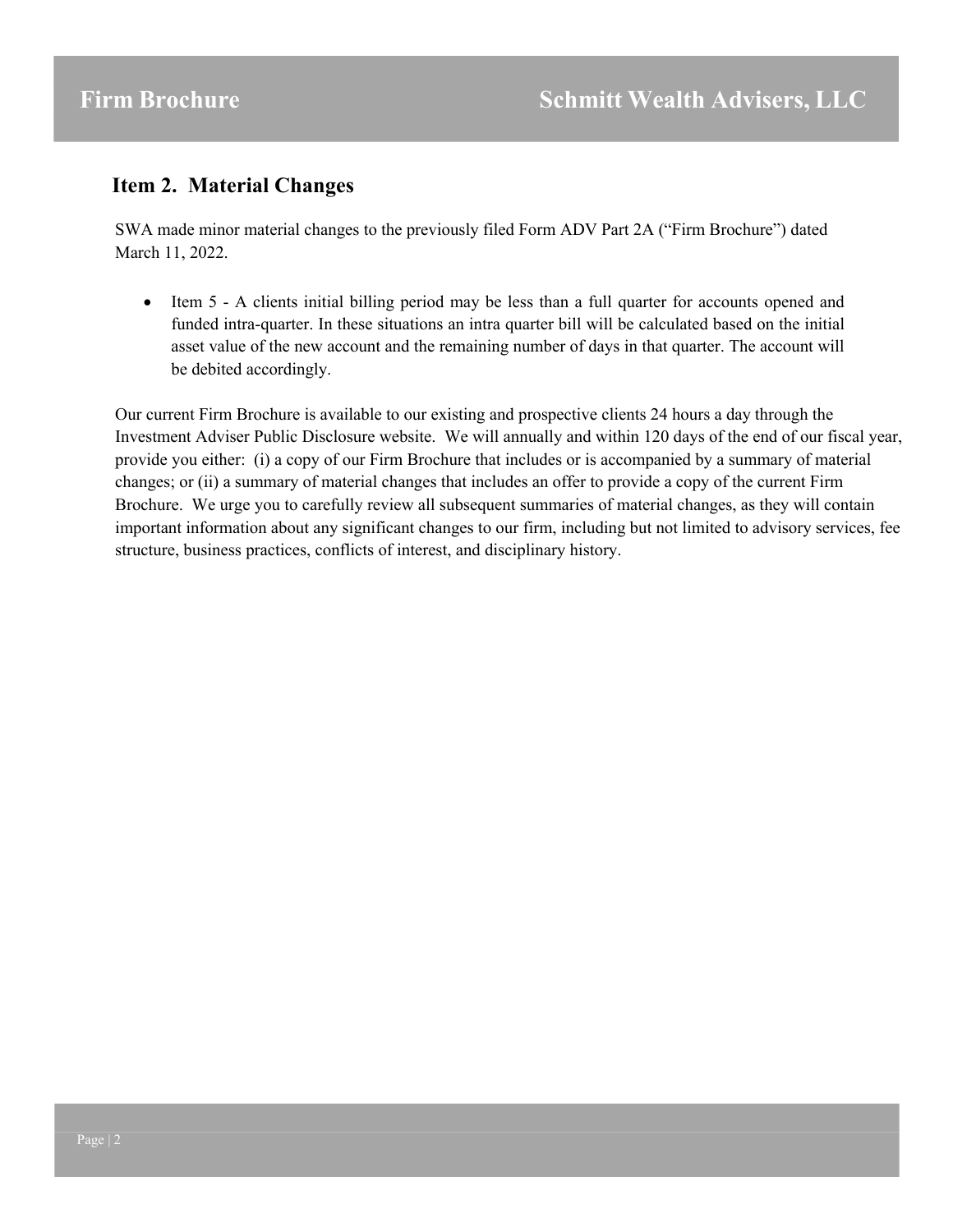# **Item 3. Table of Contents**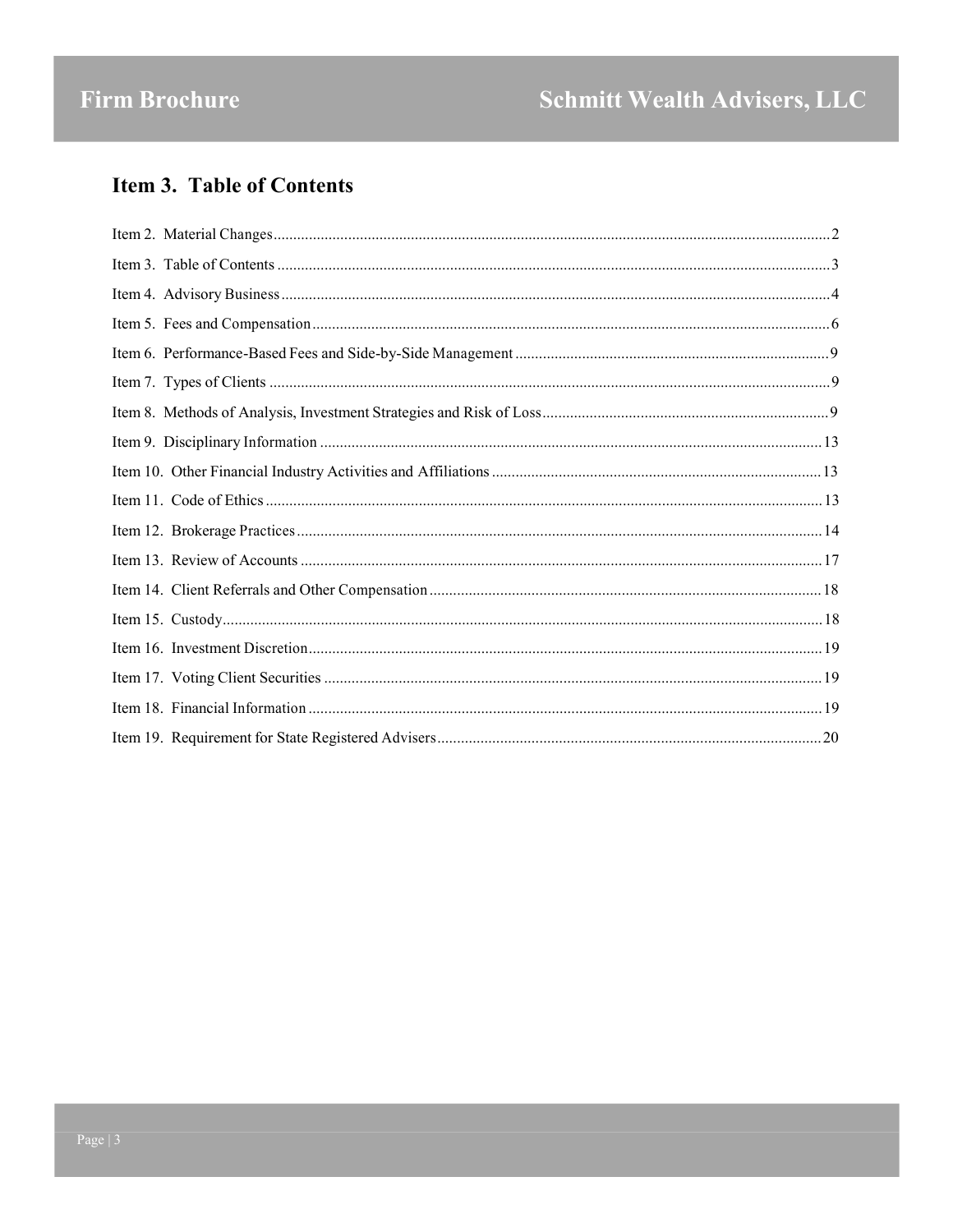# **Item 4. Advisory Business**

SWA offers a variety of advisory services, which include financial planning, consulting, and investment management services. Prior to SWA rendering any of the foregoing advisory services, clients are required to enter into one or more written agreements with SWA setting forth the relevant terms and conditions of the advisory relationship (the "Advisory Agreement").

SWA is wholly owned by Andrew W. Schmitt.

While this brochure generally describes the business of SWA, certain sections also discuss the activities of its Supervised Persons, which refer to the Firm's officers, partners, directors (or other persons occupying a similar status or performing similar functions), employees or any other person who provides investment advice on SWA's behalf and is subject to the Firm's supervision or control.

#### **Financial Planning and Consulting Services**

SWA offers clients a broad range of financial planning and consulting services, which may include any or all of the following functions:

- Retirement Planning • Corporate Stock Option Analysis
- Cash Flow Forecasting • Risk Management
- Trust and Estate Planning • Charitable Giving
- Investment Consulting
- Survivor Analysis
- Distribution Planning
- Tax Planning
- Education Planning

While each of these services is available on a stand-alone basis, certain of them may also be rendered in conjunction with investment portfolio management as part of a comprehensive wealth management engagement (described in more detail below).

In performing these services, SWA is not required to verify any information received from the client or from the client's other professionals (e.g., attorneys, accountants, etc.,) and is expressly authorized to rely on such information. SWA may recommend clients engage the Firm for additional related services and/or other professionals to implement its recommendations. Clients retain absolute discretion over all decisions regarding implementation and are under no obligation to act upon any of the recommendations made by SWA under a financial planning or consulting engagement. Clients are advised that it remains their responsibility to promptly notify the Firm of any change in their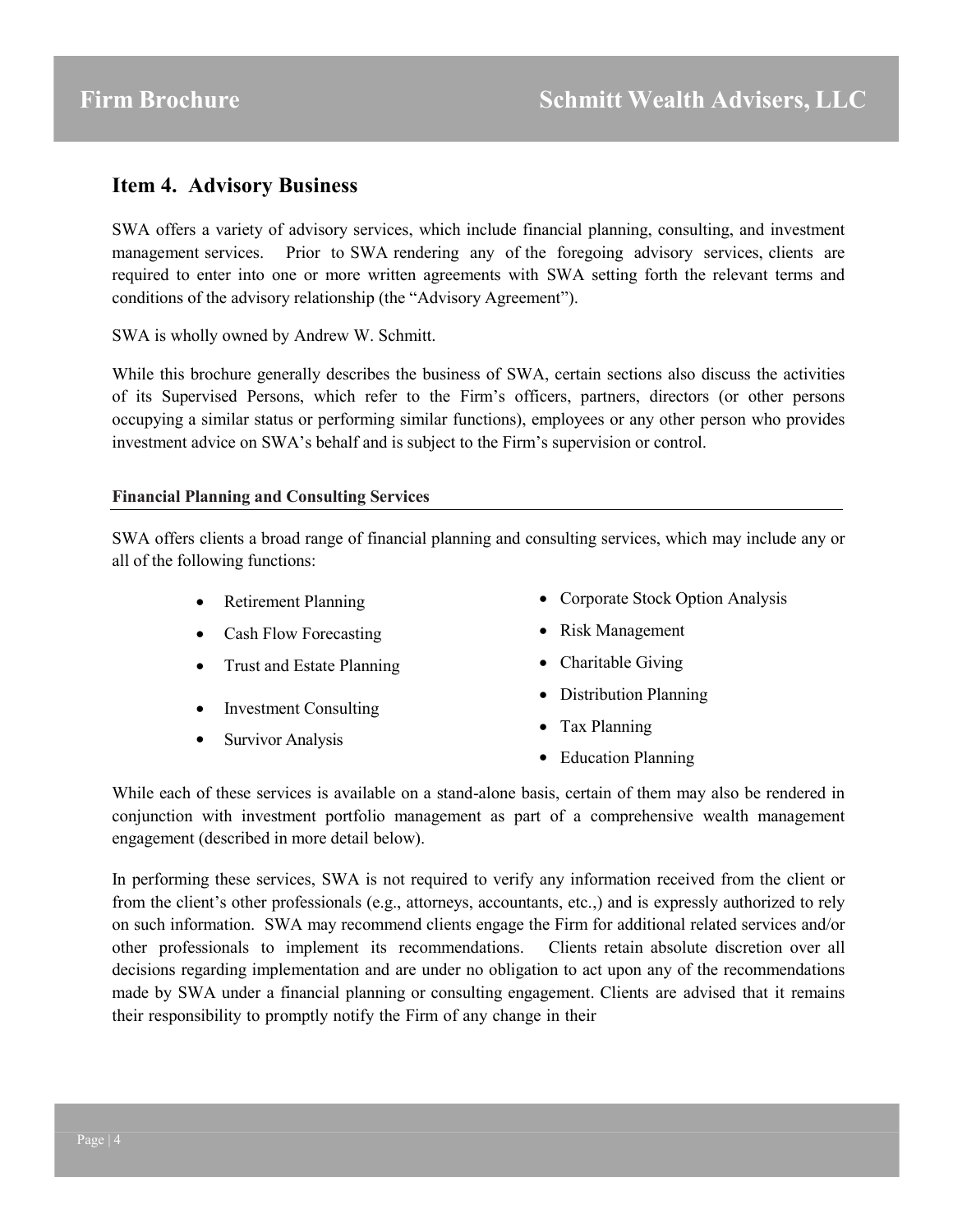financial situation or investment objectives for the purpose of reviewing, evaluating or revising SWA's recommendations and/or services.

#### **Investment and Wealth Management Services**

SWA manages client investment portfolios on a discretionary or non-discretionary basis. In addition, SWA may provide clients with wealth management services which generally/may include a broad range of comprehensive financial planning and consulting services as well as discretionary and/or nondiscretionary management of investment portfolios.

SWA primarily allocates client assets among various mutual funds and individual equity securities in accordance with their stated investment objectives. In addition, SWA may also recommend individual debt securities, exchange traded funds and third-party independent separate account managers ("Independent Managers") in certain circumstances.

Where appropriate, the Firm may also provide advice about any type of legacy position or other investment held in client portfolios. Clients may engage SWA to manage and/or advise on certain investment products that are not maintained at their primary custodian, such as variable life insurance and annuity contracts and assets held in employer sponsored retirement plans and qualified tuition plans (i.e., 529 plans). In these situations, SWA directs or recommends the allocation of client assets among the various investment options available with the product. These assets are generally maintained at the underwriting insurance company or the custodian designated by the product's provider. SWA does not include these assets in calculating client fees.

SWA tailors its advisory services to meet the needs of its individual clients and seeks, to manage client portfolios on a continuous basis in a manner consistent with those needs and objectives. SWA consults with clients on an initial and ongoing basis to assess their specific risk tolerance, time horizon, liquidity constraints and other related factors relevant to the management of their portfolios. Clients are advised to promptly notify SWA if there are changes in their financial situation or if they wish to place any limitations on the management of their portfolios. Clients may impose reasonable restrictions or mandates on the management of their accounts if SWA determines, in its sole discretion, the conditions would not materially impact the performance of a management strategy or prove overly burdensome to the Firm's management efforts. When SWA provides investment advice to you regarding your retirement plan account or individual retirement account, Adviser is a fiduciary within the meaning of Title I of the Employee Retirement Income Security Act and/or the Internal Revenue Code, as applicable, which are laws governing retirement accounts. The SWA makes money creates some conflicts with your interests, so SWA operates under a special rule that requires SWA to act in your best interest and not put our interest ahead of yours.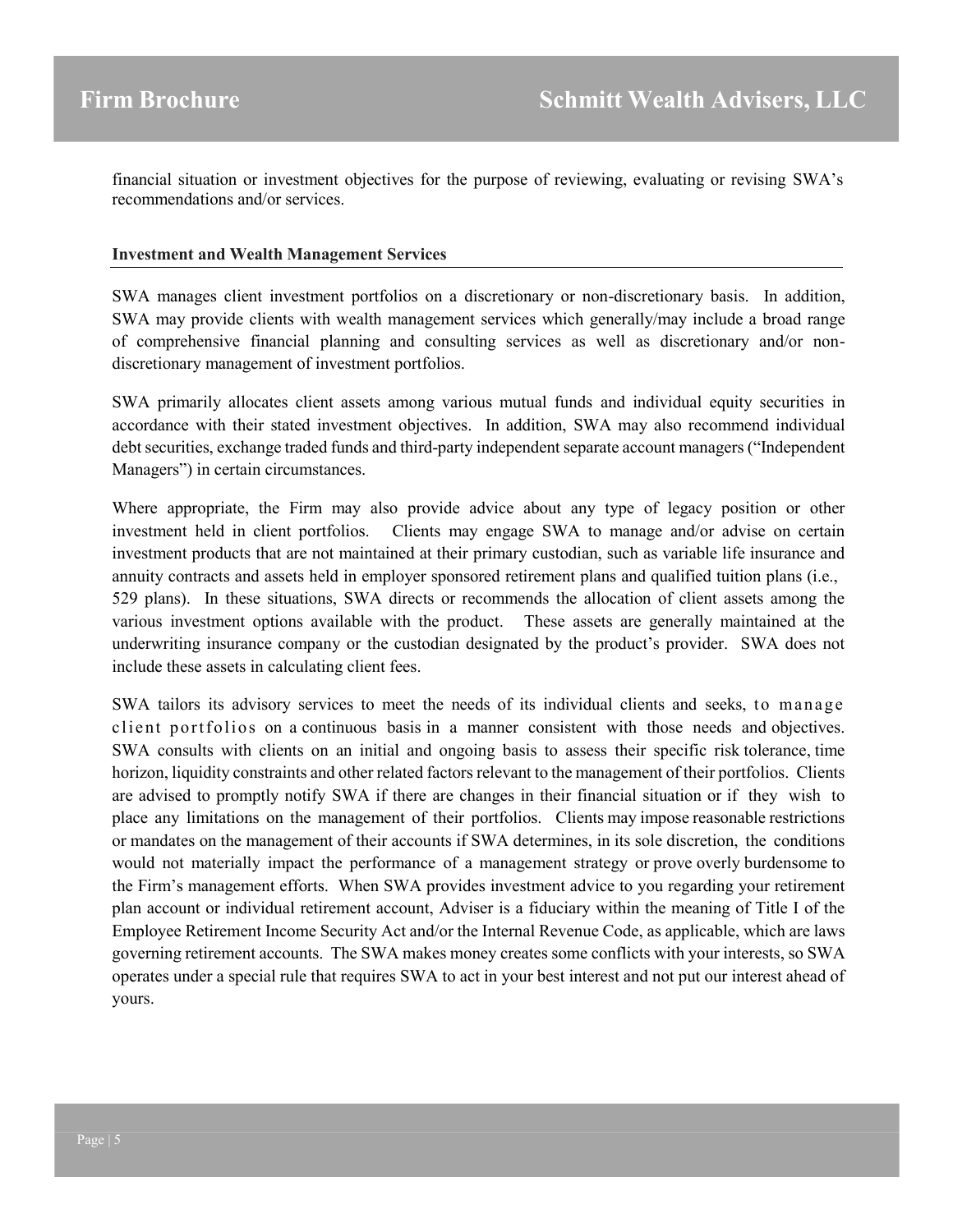#### **Selection of Other Advisers**

As mentioned above, SWA may select certain Independent Managers to actively manage a portion of its clients' assets. The specific terms and conditions under which a client engages an Independent Manager may be set forth in a separate written agreement with the designated Independent Manager. In addition to this brochure, clients may also receive the written disclosure documents of the respective Independent Managers engaged to manage their assets.

SWA evaluates a variety of information about Independent Managers, which may include the Independent Managers' public disclosure documents, materials supplied by the Independent Managers themselves and other third-party analyses it believes are reputable. To the extent possible, the Firm seeks to assess the Independent Managers' investment strategies, past performance and risk results in relation to its clients' individual portfolio allocations and risk exposure. SWA also takes into consideration each Independent Manager's management style, returns, reputation, financial strength, reporting, pricing and research capabilities, among other factors.

SWA continues to provide services relative to the discretionary selection of the Independent Managers. On an ongoing basis, the Firm monitors the performance of those accounts being managed by Independent Managers. SWA seeks to ensure the Independent Managers' strategies and target allocations remain aligned with its clients' investment objectives and overall best interests.

As of December 31, 2021, SWA had Regulatory Assets under Management of \$95,708,657 of which \$82,951,197 is discretionary and \$12,757,459 is non-discretionary.

# **Item 5. Fees and Compensation**

SWA offers services on a fee basis, which may include fixed fees as well as fees based upon assets under management or advisement.

#### **Financial Planning and Consulting Fees**

SWA may charge a fixed fee for providing financial planning and consulting services under a standalone engagement. These fees are negotiable, but generally range from \$1,000 to \$5,000, depending upon the scope and complexity of the services. If the client engages the Firm for additional investment advisory services, SWA may offset all or a portion of its fees for those services based upon the amount paid for the financial planning and/or consulting services.

The terms and conditions of the financial planning and/or consulting engagement are set forth in the Advisory Agreement and SWA generally requires one-half of the fee payable upon execution of the Advisory Agreement. The outstanding balance is generally due upon delivery of the financial plan or completion of the agreed upon services. The Firm does not, however, take receipt of \$500 or more in prepaid fees in excess of six months in advance of services rendered.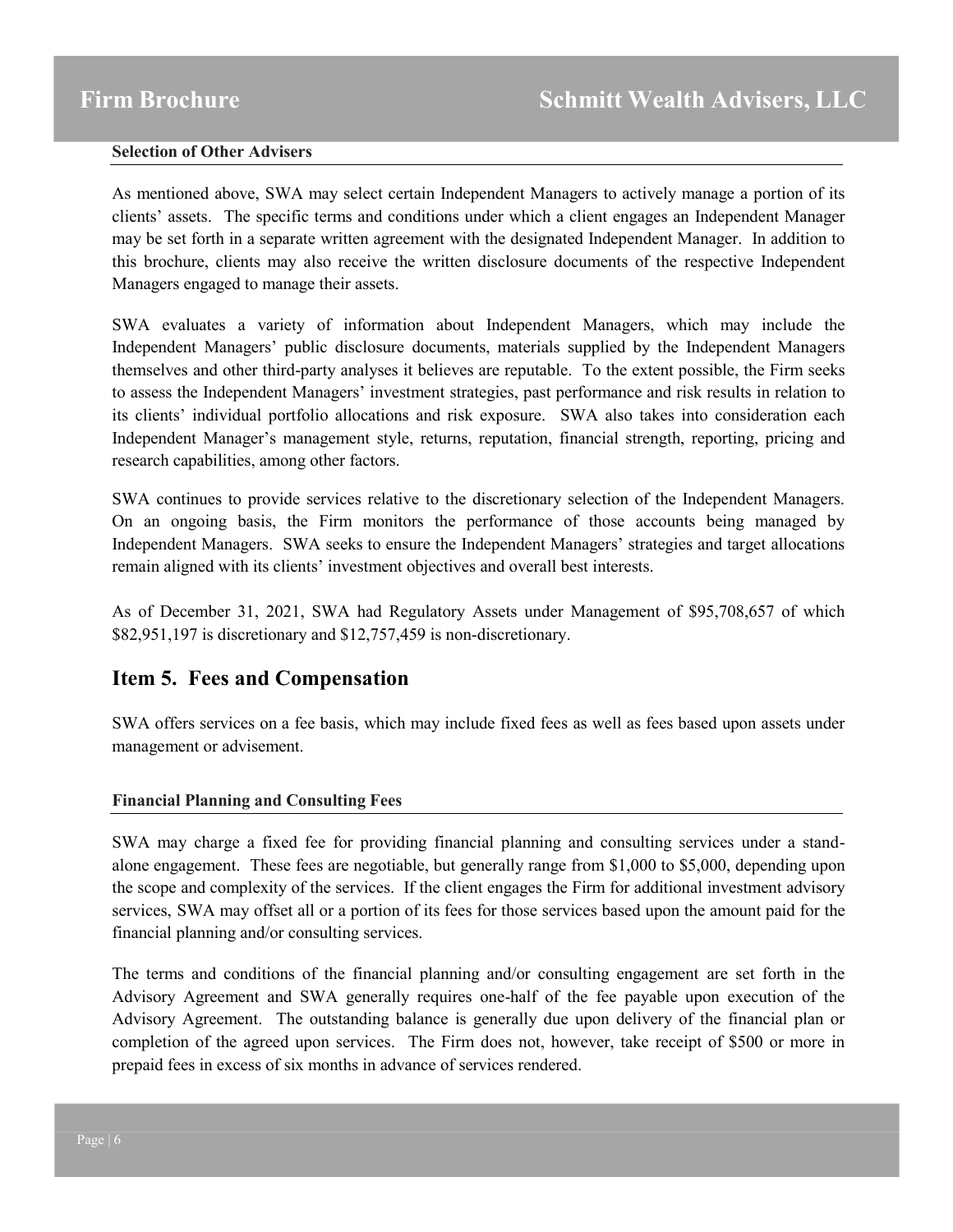Fees that are charged in advance will be refunded based on the prorated amount of work completed at the point of termination. The fees are negotiable and the fee schedule will be attached in the Financial Planning Agreement. Clients may terminate their contracts without penalty within five business days of signing the advisory contract.

#### **Wealth Management Fees**

SWA offers investment management services for an annual fee based on a flat percentage of the amount of assets under the Firm's management. This management fee generally varies between 0.90% and 1.75% in accordance with the following fee schedule:

| <b>PORTFOLIO VALUE</b>          | <b>BASE FEE</b> |
|---------------------------------|-----------------|
| Up to \$100,000                 | 1.75%           |
| From \$100,001 to \$500,000     | 1.50%           |
| From \$500,001 to \$1,000,000   | 1.25%           |
| From \$1,000,001 to \$2,500,000 | 1.00%           |
| From \$2,500,001 to \$5,000,000 | 0.95%           |
| Above \$5,000,000               | $0.90\%$        |
|                                 |                 |

The annual fee is prorated and charged quarterly, in advance, based upon the market value of the assets being managed by SWA on the last day of the previous billing period. A clients initial billing period may be less than a full quarter for accounts opened and funded intra-quarter. In these situations an intra quarter bill will be calculated based on the initial asset value of the new account and the remaining number of days in that quarter. The account will be debited accordingly.

If assets in excess of \$100,000 are deposited into or withdrawn from an account after the inception of a billing period, the fee payable with respect to such assets is adjusted to reflect the interim change in portfolio value. For the initial period of an engagement, the fee is calculated on a *pro rata* basis. In the event the advisory agreement is terminated, the fee for the final billing period is prorated through the effective date of the termination and the outstanding or unearned portion of the fee is charged or refunded to the client, as appropriate. This Agreement may be terminated at any time upon receipt of written notice to terminate given by either party to the other.

SWA does not charge clients for asset management services the Firm provides with respect to certain client holdings (e.g., held-away assets, accommodation accounts, alternative investments, etc).

#### **Selection of Other Advisers Fees**

SWA's fee for the selection and ongoing monitoring of client accounts managed by independent managers is 0.5% annually. The annual fee is prorated and charged quarterly, in advance, based upon the market value of the assets under management on the last day of the previous billing period. The independent manager's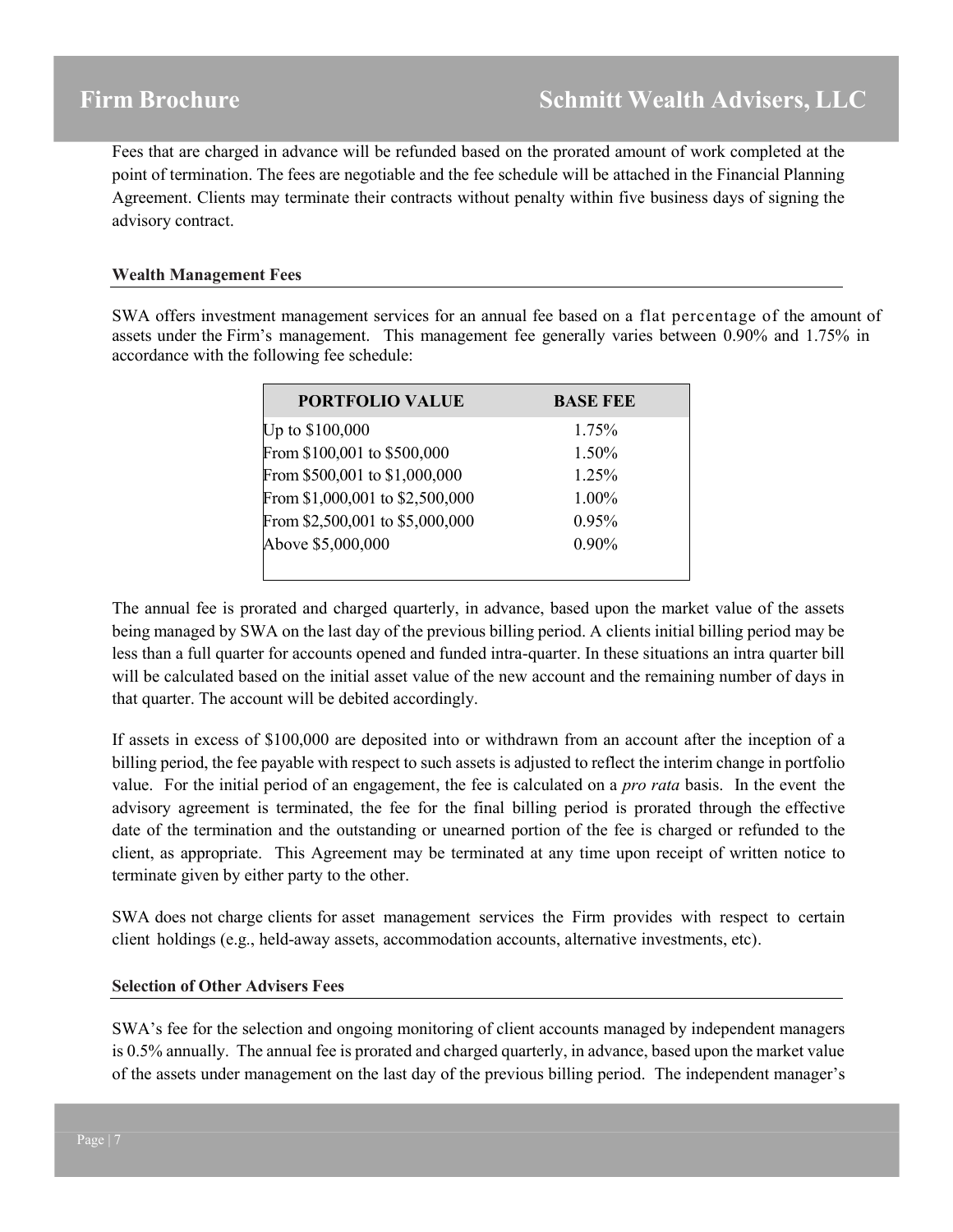fee is disclosed in the independent manager's disclosure document provided to each client.

#### **Fee Discretion**

SWA may, in its sole discretion, negotiate to charge a lesser fee based upon certain criteria, such as anticipated future earning capacity, anticipated future additional assets, dollar amount of assets to be managed, related accounts, account composition, pre-existing/legacy client relationship, account retention and pro bono activities.

#### **Additional Fees and Expenses**

In addition to the advisory fees paid to SWA, clients may also incur certain charges imposed by other third parties, such as broker-dealers, custodians, trust companies, banks and other financial institutions (collectively "Financial Institutions"). These additional charges may include securities brokerage commissions, transaction fees, custodial fees, fees charged by the Independent Managers, charges imposed directly by a mutual fund or ETF in a client's account, as disclosed in the fund's prospectus (e.g., fund management fees and other fund expenses), deferred sales charges, odd-lot differentials, transfer taxes, wire transfer and electronic fund fees, and other fees and taxes on brokerage accounts and securities transactions. SWA's only fees are the advisory fees received from clients. SWA does not receive any of the additional fees and expenses.

All fees paid to SWA for investment advisory services are separate and distinct from the fees and expenses charged by mutual funds and ETFs to their shareholders. In the case of mutual funds, these fees and expenses are described in each fund's prospectus. These fees will generally include a management fee, other fund expenses, and a possible distribution fee. If the fund also imposes sales charges, a client may pay an initial or deferred sales charge. A client could invest in a fund directly, without SWA's services. In that case, the client would not receive the services provided by SWA which are designed, among other things, to assist the client in determining which fund or funds are most appropriate to each client's financial condition and objectives. Accordingly, the client should review both the fees charged by the funds and the fees charged by SWA to fully understand the total amount of fees to be paid by the client and to thereby evaluate the advisory services being provided.

The Firm's brokerage practices are described at length in Item 12, below.

#### **Direct Fee Debit**

Clients generally provide SWA and/or certain Independent Managers with the authority to directly debit their accounts for payment of the investment advisory fees. The Financial Institutions that act as the qualified custodian for client accounts, from which the Firm retains the authority to directly deduct fees, have agreed to send statements to clients not less than quarterly detailing all account transactions, including any amounts paid to SWA. Where required, SWA also sends to clients a written invoice itemizing the fee, including the formula used to calculate the fee, the time period covered by the fee and the amount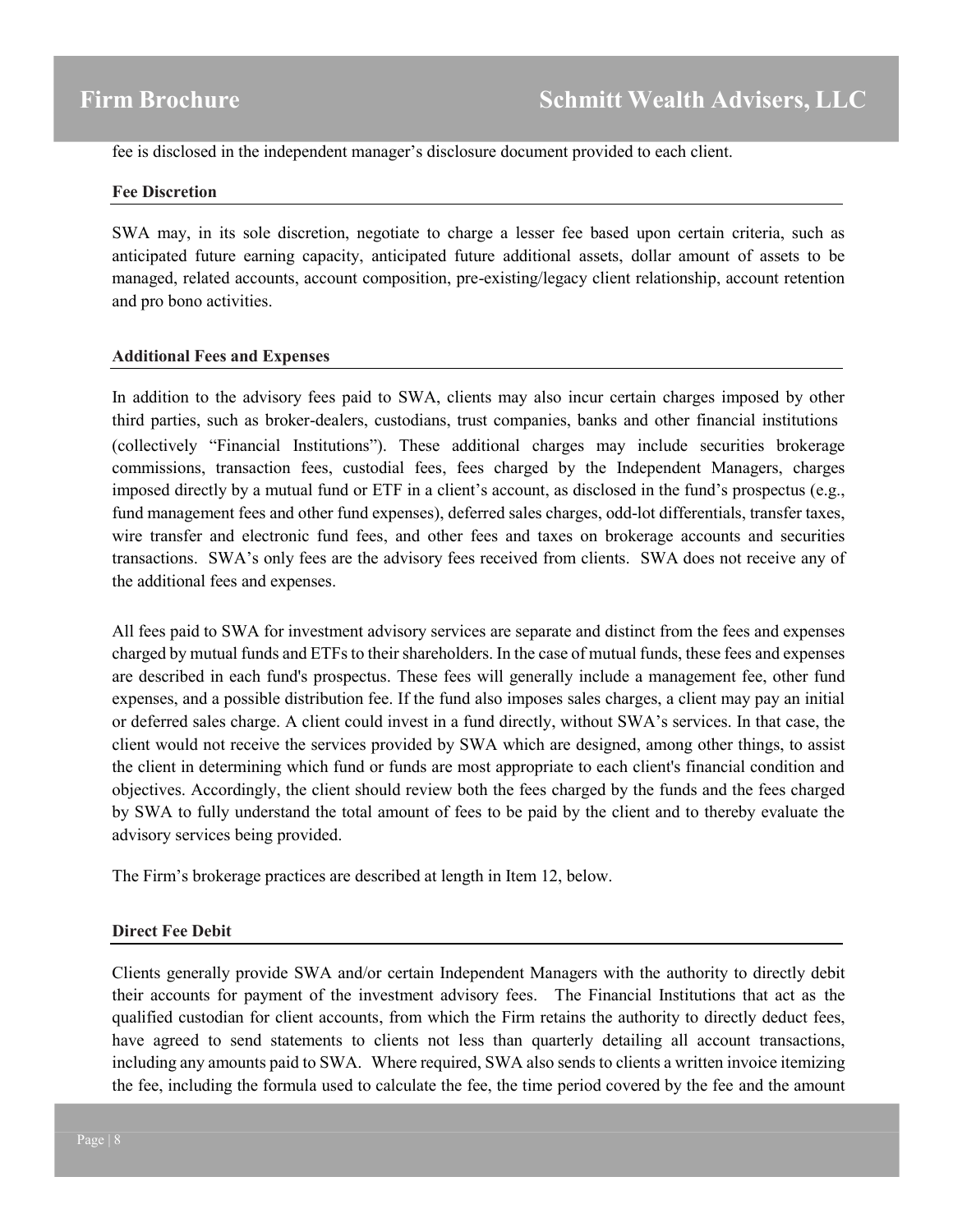of assets under management on which the fee was based. Alternatively, clients may elect to have SWA send a separate invoice for direct payment.

#### **Account Additions and Withdrawals**

Clients may make additions to and withdrawals from their account at any time, subject to SWA's right to terminate an account. Additions may be in cash or securities provided that the Firm reserves the right to

liquidate any transferred securities or declines to accept particular securities into a client's account. Clients may withdraw account assets on notice to SWA, subject to the usual and customary securities settlement procedures. However, the Firm generally designs its portfolios as long-term investments and the withdrawal of assets may impair the achievement of a client's investment objectives. SWA may consult with its clients about the options and implications of transferring securities. Clients are advised that when transferred securities are liquidated, they may be subject to transaction fees, short-term redemption fees, fees assessed at the mutual fund level (e.g., contingent deferred sales charges) and/or tax ramifications.

## **Item 6. Performance-Based Fees and Side-by-Side Management**

SWA does not provide any services for a performance-based fee (i.e., a fee based on a share of capital gains or capital appreciation of a client's assets).

## **Item 7. Types of Clients**

SWA offers services to individuals, pension and profit sharing plans, trusts, estates, charitable organizations, corporations and business entities.

#### **Minimum Account Value**

As a condition for starting and maintaining an investment management relationship, SWA generally imposes a minimum portfolio value of \$250,000. SWA may, in its sole discretion, accept clients with smaller portfolios based upon certain criteria, including anticipated future earning capacity, anticipated future additional assets, dollar amount of assets to be managed, related accounts, account composition, preexisting client, account retention, and pro bono activities. SWA only accepts clients with less than the minimum portfolio size if the Firm determines the smaller portfolio size will not cause a substantial increase of investment risk beyond the client's identified risk tolerance. SWA may aggregate the portfolios of family members to meet the minimum portfolio size.

# **Item 8. Methods of Analysis, Investment Strategies and Risk of Loss**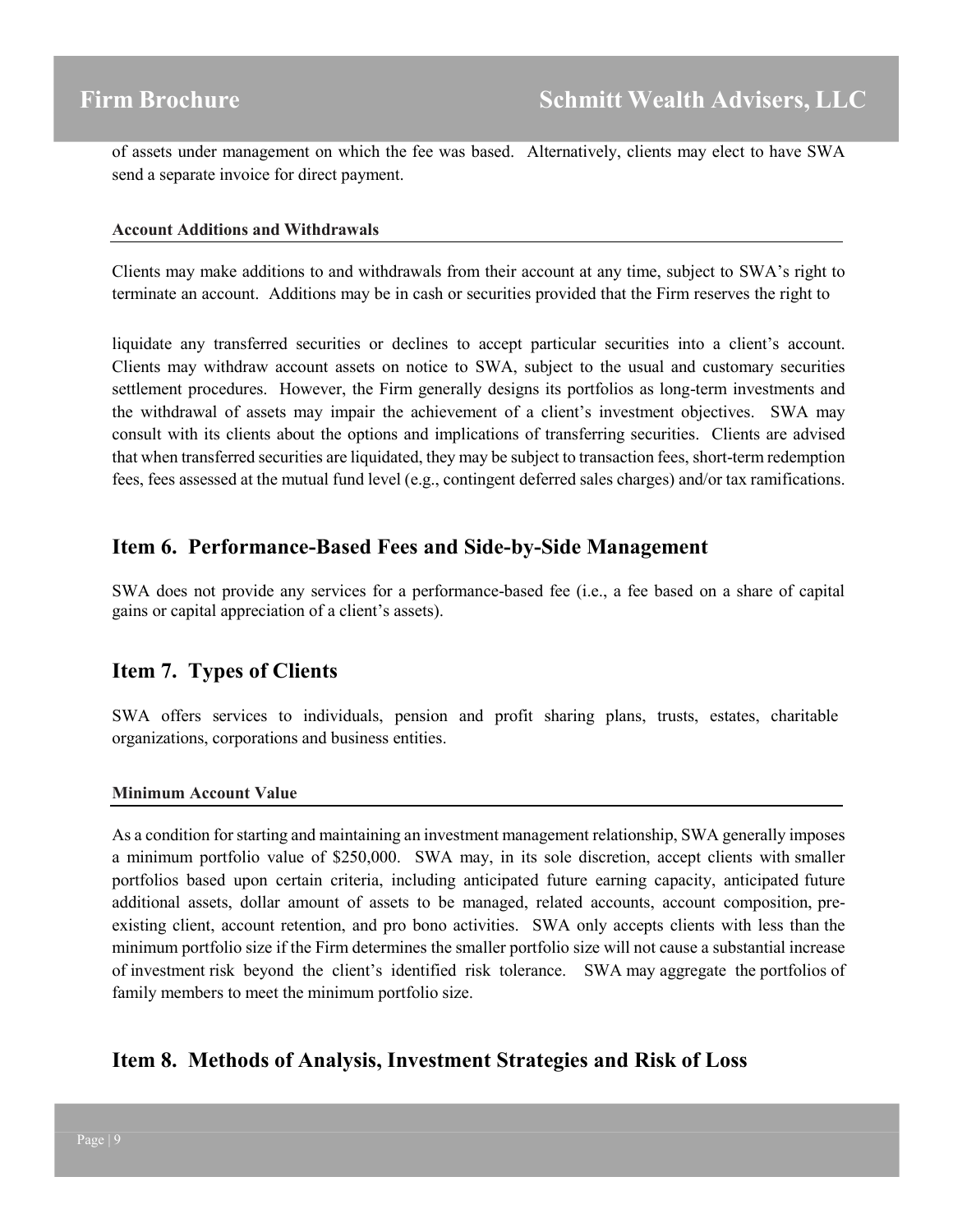#### **Methods of Analysis and Investment Strategies**

SWA was founded to embody a distinct client service and investment philosophy in the financial services field. Core to that philosophy SWA aspires to deliver the same level of care, advice, and personal service to our clients as we would expect to receive in a similar situation.

Broadly, our core wealth management services are planning & asset management. More specifically and dependent upon the distinctive situation of each of our clients, SWA delivers investment management, retirement planning analysis, estate planning analysis, cash flow analysis, employee stock options analysis, and advice related to budgeting, borrowing & liabilities, and tax minimization. After gaining a thorough understanding of our client's state in life and financial situation, risk tolerance, and goals and objectives, we will discuss and recommend an appropriate investment strategy.

SWA believes that risk management is an essential ingredient for success and best empowers families and individuals for a lifetime of investing and building wealth. With that objective in mind, SWA has developed and manages investment model strategies each with several different investor risk profile allocations available to appropriately match client investment portfolios to client investment risk preferences and client objectives.

All models contain similar attributes such as exposure to multiple asset classes, a broadly diversified portfolio of companies, exposure to varied company sizes (market capitalizations), exposure to varied investment styles (growth, value, and blend), exposure to all or most sectors of the economy, and international exposure. Depending upon each individual investor's investment profile allocation, SWA manages model investment strategies to include some or all asset classes such as, common stocks (equities), bonds (fixed income), cash, and alternative investments (such as precious metals). Depending upon the specific investment model strategy, exposure to these asset classes may be attained using individual common stocks, open ended mutual funds, closed ended funds, exchange traded funds (ETF's), individual bonds, and possibly a combination of some or all.

SWA manages several investment model strategies to best meet the varied objectives and preferences of our clients. Securities held within each model are identified using research databases to screen several thousand stocks, mutual funds and ETF's. Primary screens developed by SWA are based on certain fundamental attributes that SWA believes are important indicators of the relative health, relative consistency and general investment worthiness of a particular type of security. Securities identified by primary screens are further evaluated on an individual basis for potential inclusion in one or more of the SWA models.

To meet the varied client objectives and investment preferences, some models may also employ a secondary screen to identify and avoid investment in companies involved in products, services, or activities like abortion, pornography, embryonic stem cell research (as it, unlike adult stem cell research, requires the destruction of human embryos/persons), contraception, and the funding of abortion providers. Because of the varied ways companies report and disclose this type of information it may be difficult to consistently find such information. SWA makes no guarantee of the accuracy of our secondary screening methods and the resulting inclusions or exclusions. Nor does SWA guarantee the accuracy of screening methods or resulting inclusions/exclusions of any mutual funds or other managers that may be utilized within an SWA investment model strategy. SWA makes a best effort to meet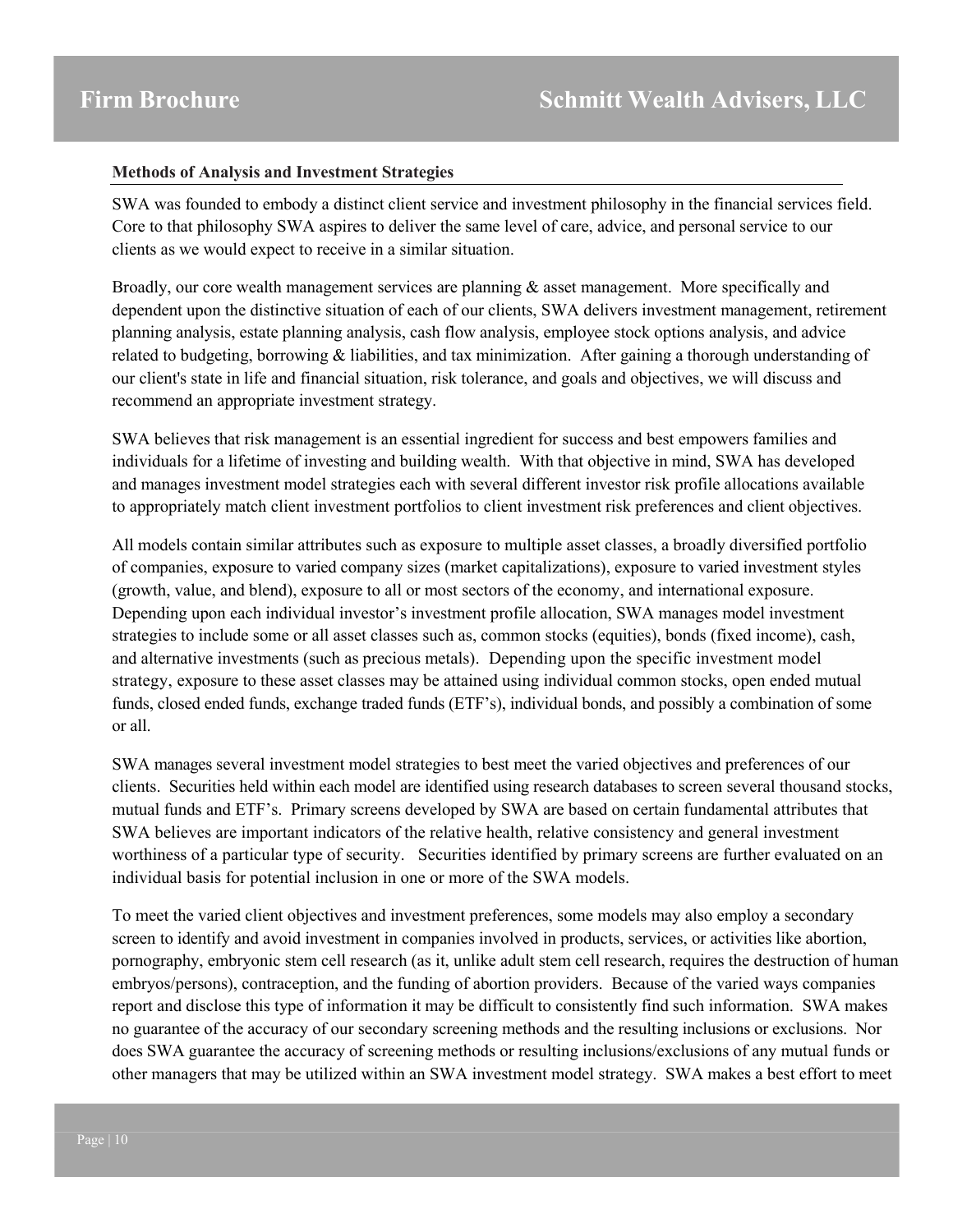the objectives of the secondary screens mentioned above.

Depending upon client objectives and preferences, one or more of the SWA investment model strategies may be appropriate to meet client needs and objectives.

When deemed appropriate by SWA, the firm may also modify any existing investment model strategies or create new investment model strategies to meet client needs and to take advantage of changing economic or market conditions.

#### **Risk of Loss**

#### *Market Risks*

Investing involves risk, including the potential loss of principal, and all investors should be guided accordingly. The profitability of a significant portion of SWA's recommendations and/or investment decisions may depend to a great extent upon correctly assessing the future course of price movements of stocks, bonds and other asset classes. There can be no assurance that SWA will be able to predict those price movements accurately or capitalize on any such assumptions.

#### *Cybersecurity risk*

Which is the risk related to unauthorized access to the systems and networks of SWA and its service providers. The computer systems, networks and devices used by SWA and service providers to SWA and SWA's clients to carry out routine business operations employ a variety of protections designed to prevent damage or interruption from computer viruses, network failures, computer and telecommunication failures, infiltration by unauthorized persons and security breaches. Despite the various protections utilized, systems, networks or devices potentially can be breached. A client could be negatively impacted as a result of a cybersecurity breach. Cybersecurity breaches can include unauthorized access to systems, networks or devices; infection from computer viruses or other malicious software code; and attacks that shut down, disable, slow or otherwise disrupt operations, business processes or website access or functionality. Cybersecurity breaches may cause disruptions and impact business operations, potentially resulting in financial losses to a client; impediments to trading; the inability by SWA and other service providers to transact business; violations of applicable privacy and other laws; regulatory fines, penalties, reputational damage, reimbursement or other compensation costs, or other compliance costs; as well as the inadvertent release of confidential information. Similar adverse consequences could result from cybersecurity breaches affecting issues of securities in which a client invests; governmental and other regulatory authorities; exchange and other financial market operators, banks, brokers, dealers and other financial institutions; and other parties. In addition, substantial costs may be incurred by those entities in order to prevent any cybersecurity breaches in the future.

#### *Mutual Funds and ETFs*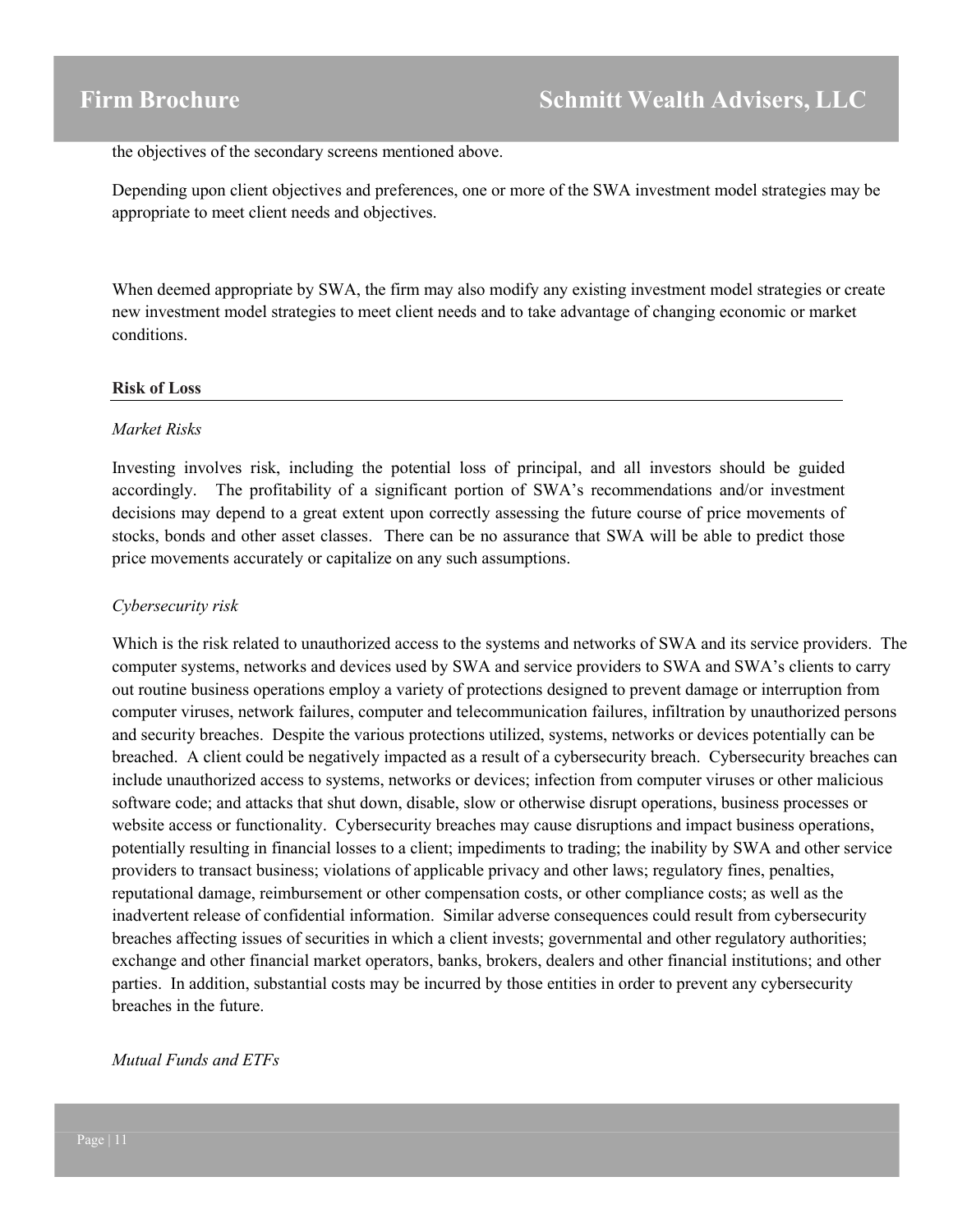# **Schmitt Wealth Advisers, LLC**

An investment in a mutual fund or ETF involves risk, including the loss of principal. Mutual fund and ETF shareholders are necessarily subject to the risks stemming from the individual issuers of the fund's underlying portfolio securities. Such shareholders are also liable for taxes on any fund-level capital gains, as mutual funds and ETFs are required by law to distribute capital gains in the event they sell securities

for a profit that cannot be offset by a corresponding loss.

Shares of mutual funds are generally distributed and redeemed on an ongoing basis by the fund itself or a broker acting on its behalf. The trading price at which a share is transacted is equal to a fund's stated daily per share net asset value ("NAV"), plus any shareholders fees (*e.g*., sales loads, purchase fees, redemption fees). The per share NAV of a mutual fund is calculated at the end of each business day, although the actual NAV fluctuates with intraday changes to the market value of the fund's holdings. The trading prices of a mutual fund's shares may differ significantly from the NAV during periods of market volatility, which may, among other factors, lead to the mutual fund's shares trading at a premium or discount to actual NAV.

Shares of ETFs are listed on securities exchanges and transacted at negotiated prices in the secondary market. Generally, ETF shares trade at or near their most recent NAV, which is generally calculated at least once daily for indexed based ETFs and potentially more frequently for actively managed ETFs. However, certain inefficiencies may cause the shares to trade at a premium or discount to their pro rata NAV. There is also no guarantee that an active secondary market for such shares will develop or continue to exist. Generally, an ETF only redeems shares when aggregated as creation units (usually 20,000 shares or more). Therefore, if a liquid secondary market ceases to exist for shares of a particular ETF, a shareholder may have no way to dispose of such shares.

#### *Use of Independent Managers*

As stated above, SWA may select certain Independent Managers to manage a portion of its clients' assets. In these situations, SWA continues to conduct ongoing due diligence of such managers, but such recommendations rely to a great extent on the Independent Managers' ability to successfully implement their investment strategies. In addition, SWA generally may not have the ability to supervise the Independent Managers on a day-to-day basis.

#### *Management through Similarly Managed "Model" Accounts*

SWA manages certain accounts through the use of similarly managed "model" portfolios, whereby the Firm allocates all or a portion of its clients' assets among various mutual funds and/or securities on a discretionary basis using one or more of its proprietary investment strategies. In managing assets through the use of models, the Firm remains in compliance with the safe harbor provisions of Rule 3a-4 of the Investment Company Act of 1940.

The strategy used to manage a model portfolio may involve portfolio turnover that could negatively impact clients' net after tax gains. While the Firm seeks to ensure that clients' assets are managed in a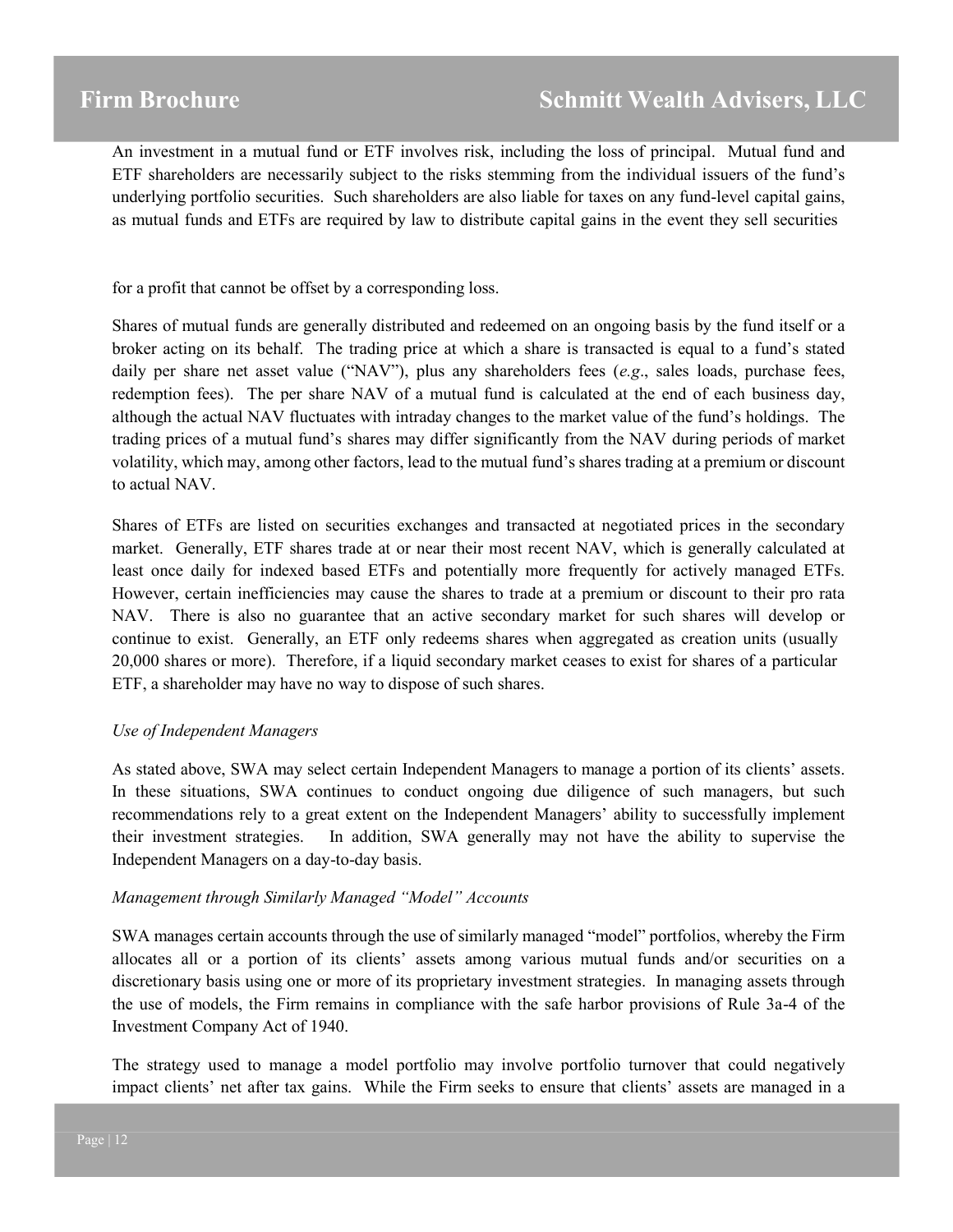manner consistent with their individual financial situations and investment objectives, securities transactions effected pursuant to a model investment strategy are usually done without regard to a client's individual tax ramifications. Clients should contact the Firm if they experience a change in their financial situation or if they want to impose reasonable restrictions on the management of their accounts.

#### *Arbitrage Mutual Funds*

SWA may recommend the investment in arbitrage mutual funds. These funds use investment techniques with risks that are different from the risks ordinarily associated with debt and equity investments. Such techniques and strategies include merger arbitrage risks, high portfolio turnover risks, options risks, borrowing risks, short sale risks, non-diversification risks, and foreign investment risks. These funds may also include credit risks, interest rate risks, interest rate swap risks, credit default swap risks, and convertible security risks. These risks may increase volatility and may increase costs and lower performance.

#### *Precious Metal Funds*

SWA may recommend the investment in precious metals (such as gold and silver) through the purchase of mutual funds and/or ETF's. In addition to the general risks of investing in mutual funds, ETF's and securities, such funds have additional risks: i) the funds are nondiversified so that it is hurt disproportionately by poor performance of limited holdings; and ii) similarly, a concentration in a certain industry such as metals and minerals, results in more volatility than funds that invest more broadly. Precious metals can be affected by sharp price volatility caused by global economic, financial and political factors. Resource availability, government regulation, and economic cycles could also adversely affect those industries.

# **Item 9. Disciplinary Information**

SWA has not been involved in any legal or disciplinary events that are material to a client's evaluation of its advisory business or the integrity of its management.

## **Item 10. Other Financial Industry Activities and Affiliations**

This item requires investment advisers to disclose certain financial industry activities and affiliations. The Firm does not have any other financial industry activities or affiliations that need to be disclosed.

## **Item 11. Code of Ethics**

SWA has adopted a code of ethics in compliance with applicable securities laws ("Code of Ethics") that sets forth the standards of conduct expected of its Supervised Persons. SWA's Code of Ethics contains written policies reasonably designed to prevent certain unlawful practices such as the use of material nonpublic information by the Firm or any of its Supervised Persons and the trading by the same of securities ahead of clients in order to take advantage of pending orders.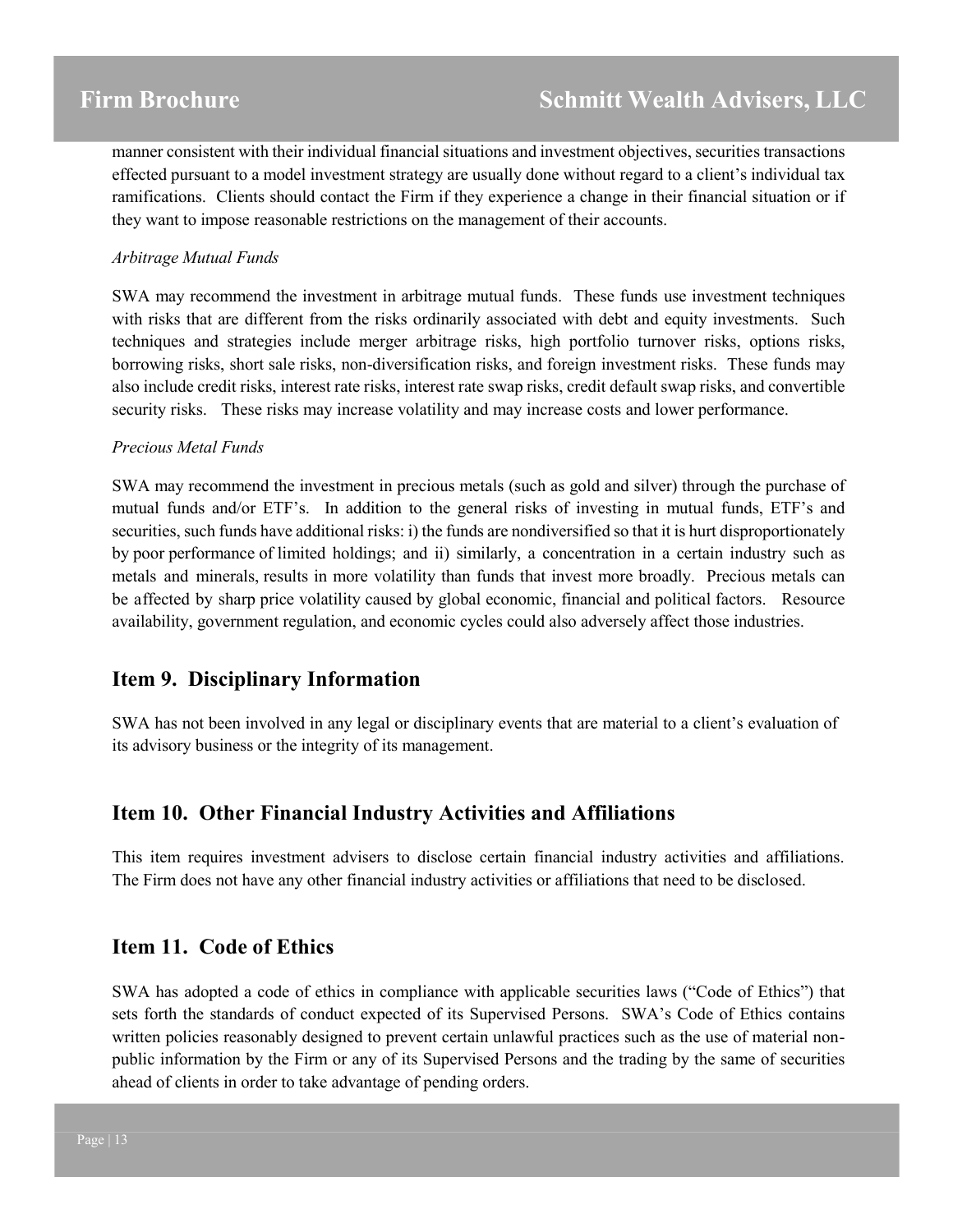The Code of Ethics also requires certain of SWA's personnel to report their personal securities holdings and transactions and obtain pre-approval of certain investments (*e.g*., initial public offerings, limited

offerings). However, the Firm's Supervised Persons are permitted to buy or sell securities that it also recommends to clients if done in a fair and equitable manner that is consistent with the Firm's policies and procedures. This Code of Ethics has been established recognizing that some securities trade in sufficiently broad markets to permit transactions by certain personnel to be completed without any appreciable impact on the markets of such securities. Therefore, under limited circumstances, exceptions may be made to the policies stated below.

When the Firm is engaging in or considering a transaction in any security on behalf of a client, no Supervised Person with access to this information may knowingly effect for themselves or for their immediate family (i.e., spouse, minor children and adults living in the same household) a transaction in that security unless:

- the transaction has been completed;
- the transaction for the Supervised Person is completed as part of a batch trade with clients; or
- a decision has been made not to engage in the transaction for the client.

These requirements are not applicable to: (i) direct obligations of the Government of the United States; (ii) money market instruments, bankers' acceptances, bank certificates of deposit, commercial paper, repurchase agreements and other high quality short-term debt instruments, including repurchase agreements; (iii) shares issued by mutual funds or money market funds; and (iv) shares issued by unit investment trusts that are invested exclusively in one or more mutual funds.

Clients and prospective clients may contact SWA to request a copy of its Code of Ethics.

# **Item 12. Brokerage Practices**

#### **Recommendation of Broker/Dealers for Client Transactions**

SWA does not accept discretionary authority to determine the broker or dealer to be used to implement client transactions. The client must direct a broker or dealer to be used for all trades (the "Directed Broker"). By instructing SWA to execute all transactions through the Directed Broker, a disparity may exist between the commissions borne by a particular client's account and the commissions borne by Adviser's other clients that direct Adviser to use a different broker-dealer. Moreover, by instructing Adviser to execute all transactions for a client's account through the Directed Broker, the client may not necessarily obtain commission rates and execution as favorable as those that would be obtained if SWA were able to place transactions with other broker-dealers. A client may also forego benefits that SWA may be able to obtain for its other clients through, for example, negotiating volume discounts or block trades. Not all advisers require clients to direct the use of a particular broker-dealer for all trades.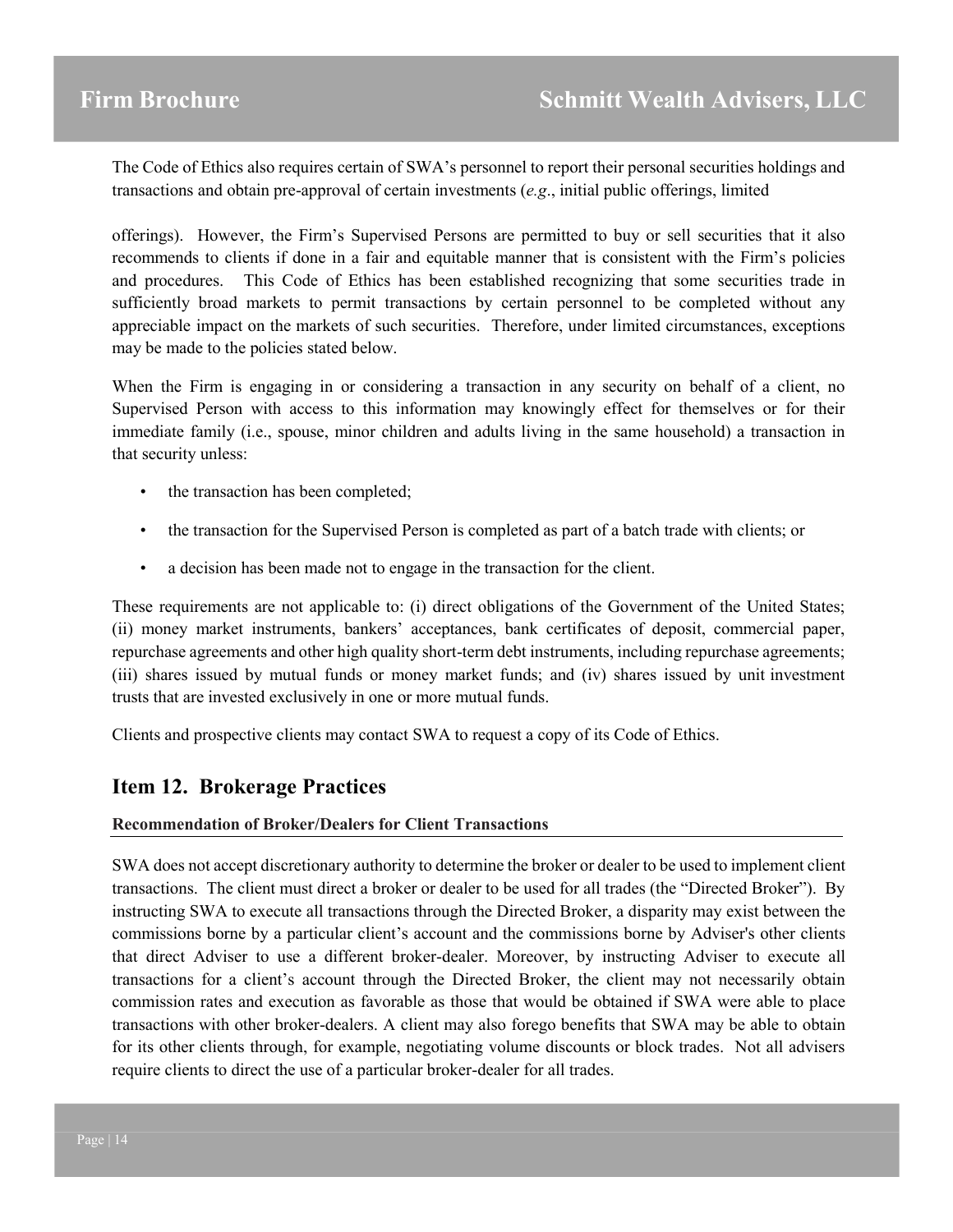SWA generally recommends that clients utilize the custody, brokerage and clearing services of TD Ameritrade Institutional, a division of TD Ameritrade, Inc. ("TD Ameritrade") for investment management accounts. SWA participates in the institutional customer program offered by TD Ameritrade Institutional. TD Ameritrade Institutional is a division of TD Ameritrade Inc., member FINRA/SIPC/NFA, an unaffiliated SEC-registered broker-dealer and FINRA member. TD Ameritrade offers to independent investment advisers services which include custody of securities, trade execution, clearance and settlement of transactions. SWA receives some benefits from TD Ameritrade through its participation in the program.

Factors which SWA considers in recommending TD Ameritrade or any other broker-dealer to clients include their respective financial strength, reputation, execution, pricing, research and service. TD Ameritrade may enable the Firm to obtain many mutual funds without transaction charges and other securities at nominal transaction charges. The commissions and/or transaction fees charged by TD Ameritrade may be higher or lower than those charged by other Financial Institutions.

Clients may pay commissions that are higher than another qualified Financial Institution might charge to effect the same transaction where SWA determines that the commissions are reasonable in relation to the value of the brokerage and research services received. In seeking best execution, the determinative factor is not the lowest possible cost, but whether the transaction represents the best qualitative execution, taking into consideration the full range of a Financial Institution's services, including among others, the value of research provided, execution capability, commission rates and responsiveness. SWA seeks competitive rates but may not necessarily obtain the lowest possible commission rates for client transactions.

SWA periodically and systematically reviews its policies and procedures regarding its recommendation of Financial Institutions in light of its duty to obtain best execution.

#### **Software and Support Provided by Financial Institutions**

SWA may receive without cost from TD Ameritrade computer software and related systems support, which allow SWA to better monitor client accounts maintained at TD Ameritrade. SWA may receive the software and related support without cost because the Firm renders investment management services to clients that maintain assets at TD Ameritrade. The software and support is not provided in connection with securities transactions of clients (i.e., not "soft dollars"). The software and related systems support may benefit SWA, but not its clients directly. In fulfilling its duties to its clients, SWA endeavors at all times to put the interests of its clients first. Clients should be aware, however, that SWA's receipt of economic benefits from a broker/dealer creates a conflict of interest since these benefits may influence the Firm's choice of broker/dealer over another that does not furnish similar software, systems support or services.

Specifically, SWA may receive the following benefits from TD Ameritrade:

- Performance reporting services for the first twelve months of each new client account;
- Discounted CRM services and document management services;
- Receipt of duplicate client confirmations and bundled duplicate statements;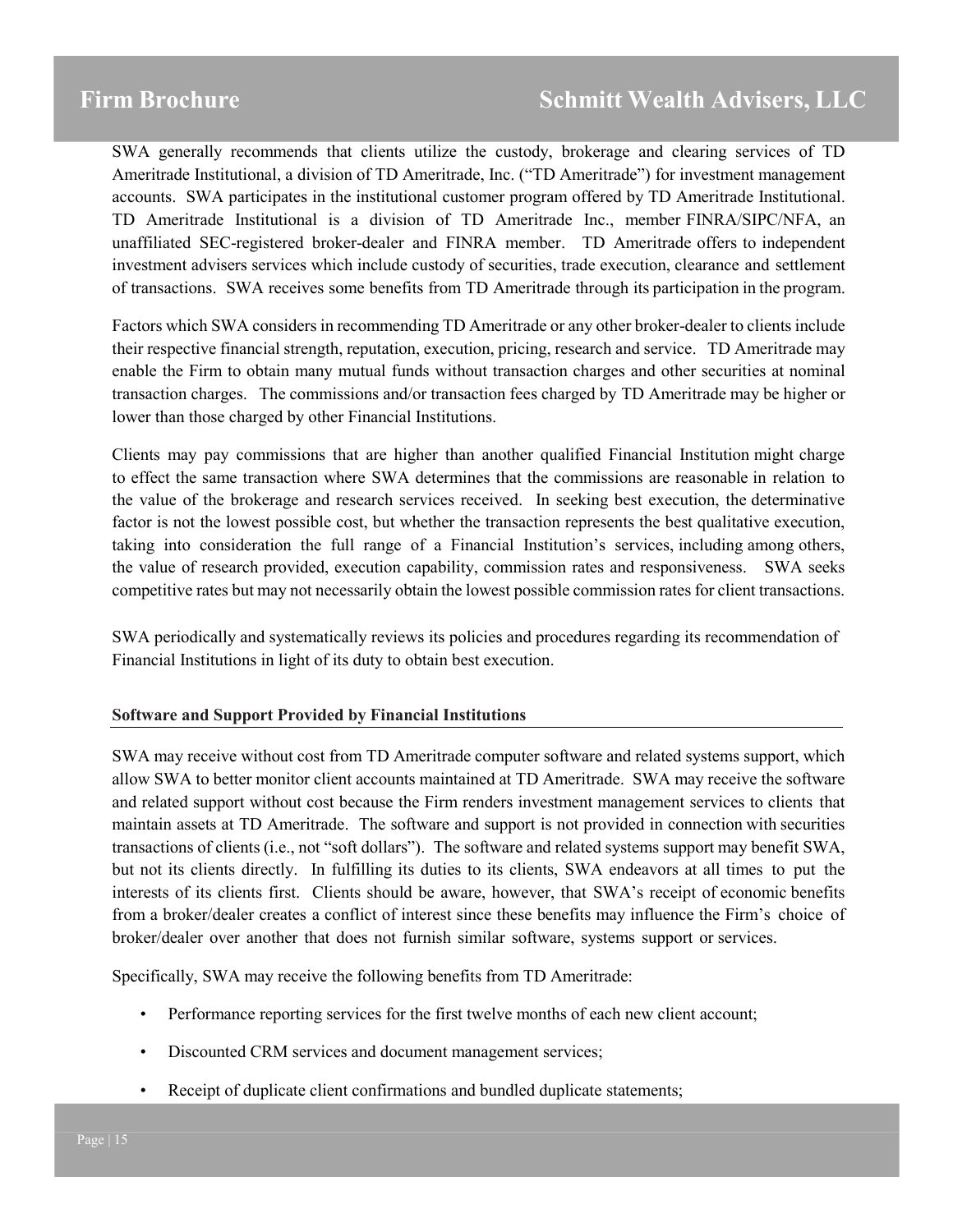- Access to a trading desk that exclusively services its institutional traders;
- Access to block trading which provides the ability to aggregate securities transactions and then allocate the appropriate shares to client accounts; and
- Access to an electronic communication network for client order entry and account information.

There is no direct link between SWA's participation in TD Ameritrade's institutional customer program and the investment advice it gives to its clients, although SWA receives economic benefits through its participation in the program that are typically not available to TD Ameritrade retail investors.

Additionally, SWA may receive the following benefits from TD Ameritrade through its registered investment adviser division: receipt of duplicate client confirmations and bundled duplicate statements; access to a trading desk that exclusively services its Registered Investment Adviser participants; access to block trading which provides the ability to aggregate securities transactions and then allocate the appropriate shares to client accounts; and access to an electronic communication network for client order entry and account information. The Firm also has the ability deduct advisory fees directly from client accounts; access to an electronic communications network for client order entry and account information; access to mutual funds with no transaction fees and to certain institutional money managers; and discounts on compliance, marketing, research, technology, and practice management products or services provided to the Firm by third party vendors. TD Ameritrade may fund business consulting and professional services received by SWA's related persons.

Some of the products and services made available by TD Ameritrade through the program may benefit SWA but not its client. These products or services may assist SWA in managing and administering client accounts, including accounts not maintained at TD Ameritrade. Other services made available by TD Ameritrade are intended to help SWA manage and further develop its business enterprise. The benefits received by SWA's participation in the program do not depend on the amount of brokerage transactions directed to TD Ameritrade.

#### **Brokerage for Client Referrals**

SWA does not consider, in selecting or recommending broker/dealers, whether the Firm receives client referrals from the Financial Institutions or other third party.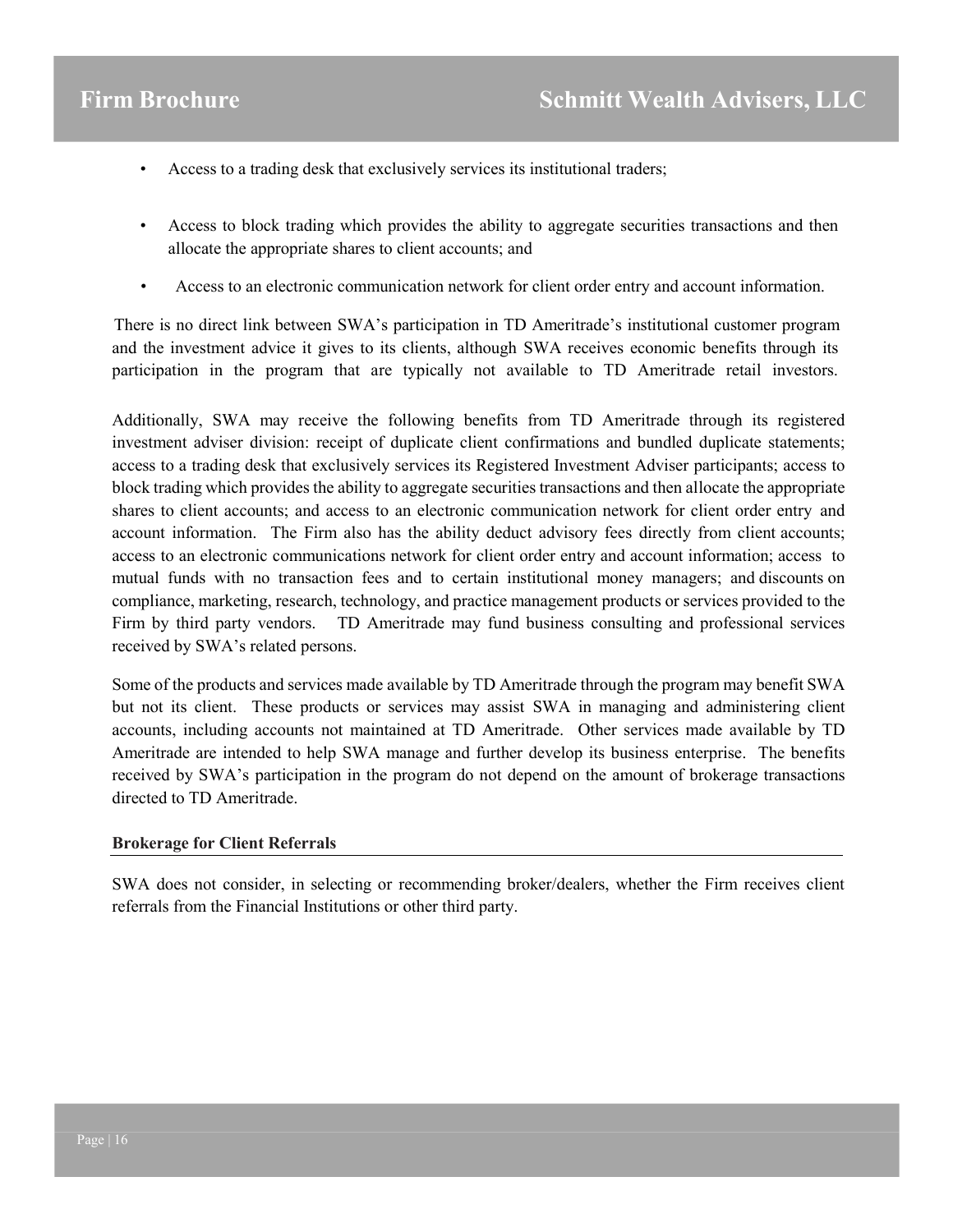#### **Directed Brokerage**

The client may direct SWA in writing to use a particular Financial Institution to execute some or all transactions for the client. In that case, the client will negotiate terms and arrangements for the account with that Financial Institution and the Firm will not seek better execution services or prices from other Financial Institutions or be able to "batch" client transactions for execution through other Financial Institutions with orders for other accounts managed by SWA (as described above). As a result, the client may pay higher commissions or other transaction costs, greater spreads or may receive less favorable net prices, on transactions for the account than would otherwise be the case. Subject to its duty of best execution, SWA may decline a client's request to direct brokerage if, in the Firm's sole discretion, such directed brokerage arrangements would result in additional operational difficulties.

#### **Trade Aggregation**

Transactions for each client generally will be effected independently, unless SWA decides to purchase or sell the same securities for several clients at approximately the same time. SWA may (but is not obligated to) combine or "batch" such orders to obtain best execution, or to allocate equitably among the Firm's clients differences in prices and commissions or other transaction costs that might not have been obtained had such orders been placed independently. Under this procedure, transactions will generally be averaged as to price and allocated among SWA's clients pro rata to the purchase and sale orders placed for each client on any given day. To the extent that the Firm determines to aggregate client orders for the purchase or sale of securities, including securities in which SWA's Supervised Persons may invest, the Firm generally does so in accordance with applicable rules promulgated under the Advisers Act and no-action guidance provided by the staff of the U.S. Securities and Exchange Commission. SWA does not receive any additional compensation or remuneration as a result of the aggregation.

In the event that the Firm determines that a prorated allocation is not appropriate under the particular circumstances, the allocation will be made based upon other relevant factors, which may include: (i) when only a small percentage of the order is executed, shares may be allocated to the account with the smallest order or the smallest position or to an account that is out of line with respect to security or sector weightings relative to other portfolios, with similar mandates; (ii) allocations may be given to one account when one account has limitations in its investment guidelines which prohibit it from purchasing other securities which are expected to produce similar investment results and can be purchased by other accounts; (iii) if an account reaches an investment guideline limit and cannot participate in an allocation, shares may be reallocated to other accounts (this may be due to unforeseen changes in an account's assets after an order is placed); (iv) with respect to sale allocations, allocations may be given to accounts low in cash; (v) in cases when a pro rata allocation of a potential execution would result in a de minimis allocation in one or more accounts, the Firm may exclude the account(s) from the allocation; the transactions may be executed on a pro rata basis among the remaining accounts; or (vi) in cases where a small proportion of an order is executed in all accounts, shares may be allocated to one or more accounts on a random basis.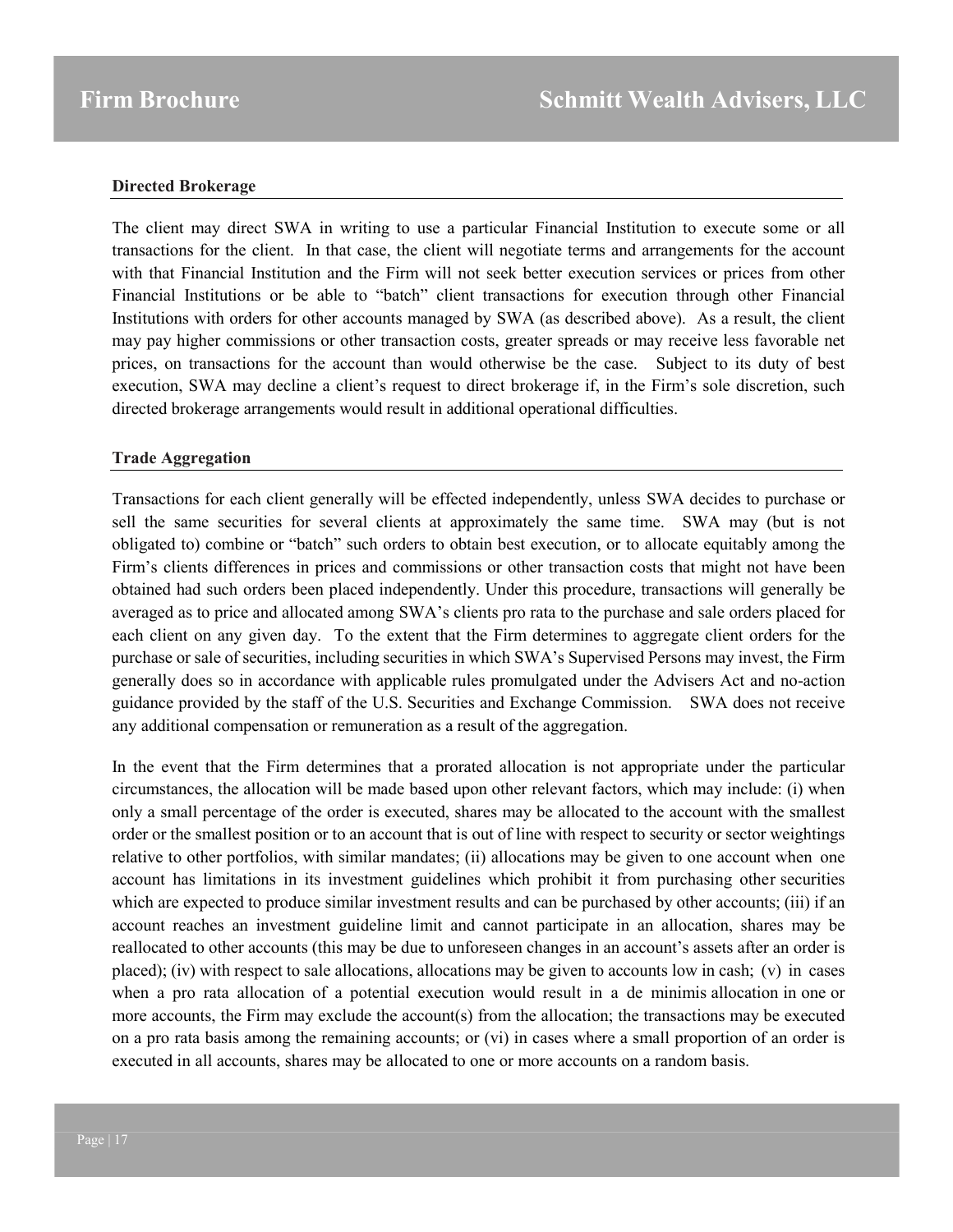# **Item 13. Review of Accounts**

#### **Account Reviews**

SWA monitors client portfolios on a continuous and ongoing basis while regular account reviews are conducted on at least an annual basis, or more frequently if the client's needs and circumstances change. Such reviews are conducted by the Firm's Advisors. All investment advisory clients are encouraged to discuss their needs, goals and objectives with SWA and to keep the Firm informed of any changes thereto. The Firm contacts investment advisory clients at least annually (or more frequently as agreed to by SWA and the client) to review its previous services and/or recommendations and to discuss the impact resulting from any changes in the client's financial situation and/or investment objectives.

#### **Account Statements and Reports**

Clients are provided with transaction confirmation notices and regular summary account statements directly from the Financial Institutions where their assets are custodied. From time-to-time or as otherwise requested, clients may also receive written or electronic reports from SWA and/or an outside service provider, which contain certain account and/or market-related information, such as an inventory of account holdings or account performance. Clients should compare the account statements they receive from their custodian with any documents or reports they receive from SWA or an outside service provider.

## **Item 14. Client Referrals and Other Compensation**

#### **Client Referrals**

The Firm does not currently provide compensation to any third-party solicitors for client referrals.

## **Item 15. Custody**

The Advisory Agreement and/or the separate agreement with any Financial Institution generally authorize SWA and/or the Independent Managers to debit client accounts for payment of the Firm's fees and to directly remit those funds to the Firm in accordance with applicable custody rules. The Financial Institutions that act as the qualified custodian for client accounts, from which the Firm retains the authority to directly deduct fees, have agreed to send statements to clients not less than quarterly detailing all account transactions, including any amounts paid to SWA.

In addition, as discussed in Item 13, SWA may also send periodic supplemental reports to clients. Clients should carefully review the statements sent directly by the Financial Institutions and compare them to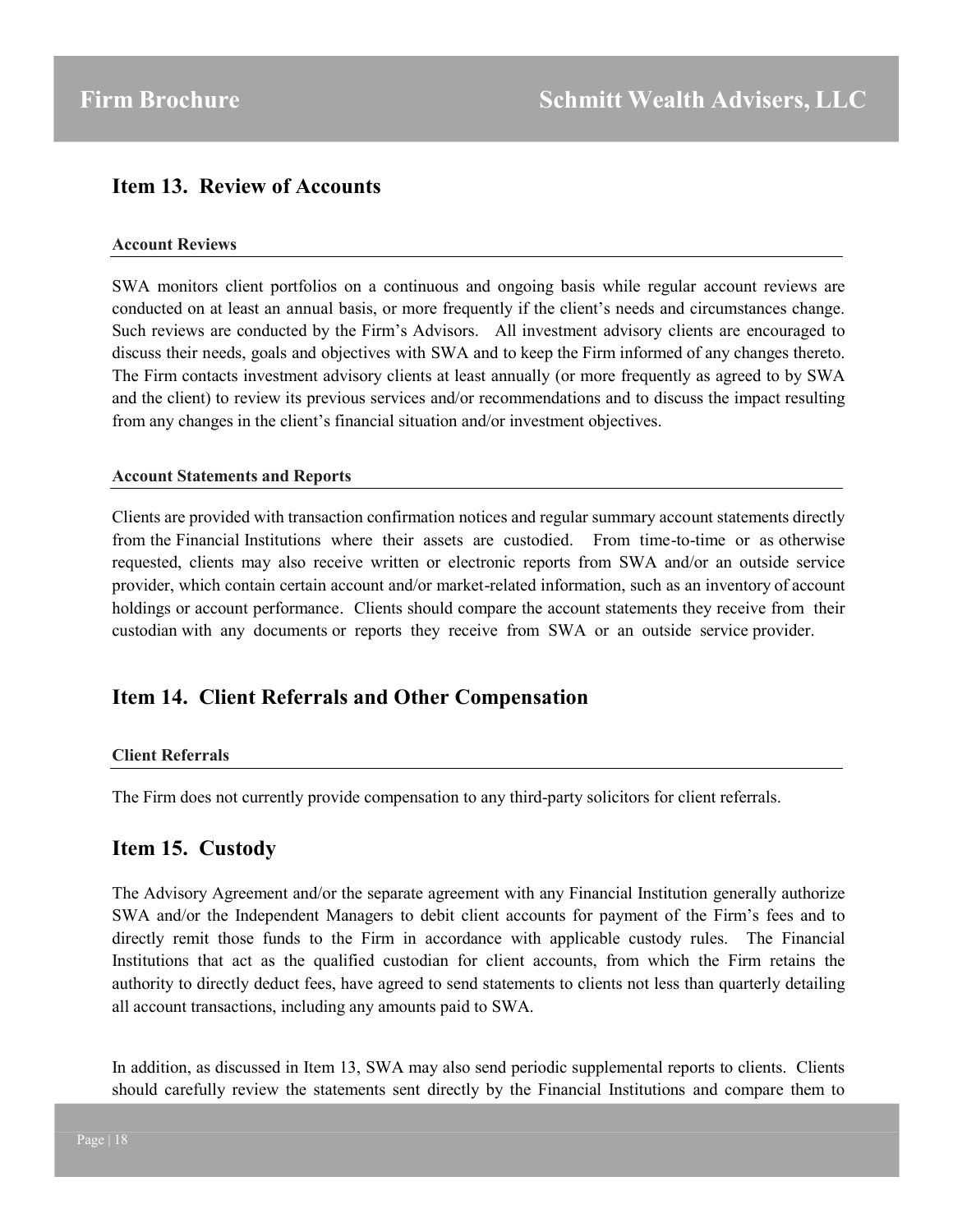those received from SWA.

## **Item 16. Investment Discretion**

SWA may be given the authority to exercise discretion on behalf of clients. SWA is considered to exercise investment discretion over a client's account if it can effect and/or direct transactions in client accounts without first seeking their consent. SWA is given this authority through the investment advisory agreement between SWA and the client. Clients may request a limitation on this authority (such as certain securities not to be bought or sold). SWA takes discretion over the following activities:

- The securities to be purchased or sold;
- The amount of securities to be purchased or sold;
- When transactions are made; and
- The Independent Managers to be hired or fired.

# **Item 17. Voting Client Securities**

#### **Declination of Proxy Voting Authority**

SWA generally does not accept the authority to vote a client's securities (i.e., proxies) on their behalf. Clients receive proxies directly from the Financial Institutions where their assets are custodied and may contact the Firm at the contact information on the cover of this brochure with questions about any such issuer solicitations.

# **Item 18. Financial Information**

SWA is not required to disclose any financial information due to the following:

- The Firm does not require or solicit the prepayment of more than \$500 in fees six months or more in advance of services rendered;
- The Firm does not have a financial condition that is reasonably likely to impair its ability to meet contractual commitments to clients; and
- The Firm has not been the subject of a bankruptcy petition at any time during the past ten years.